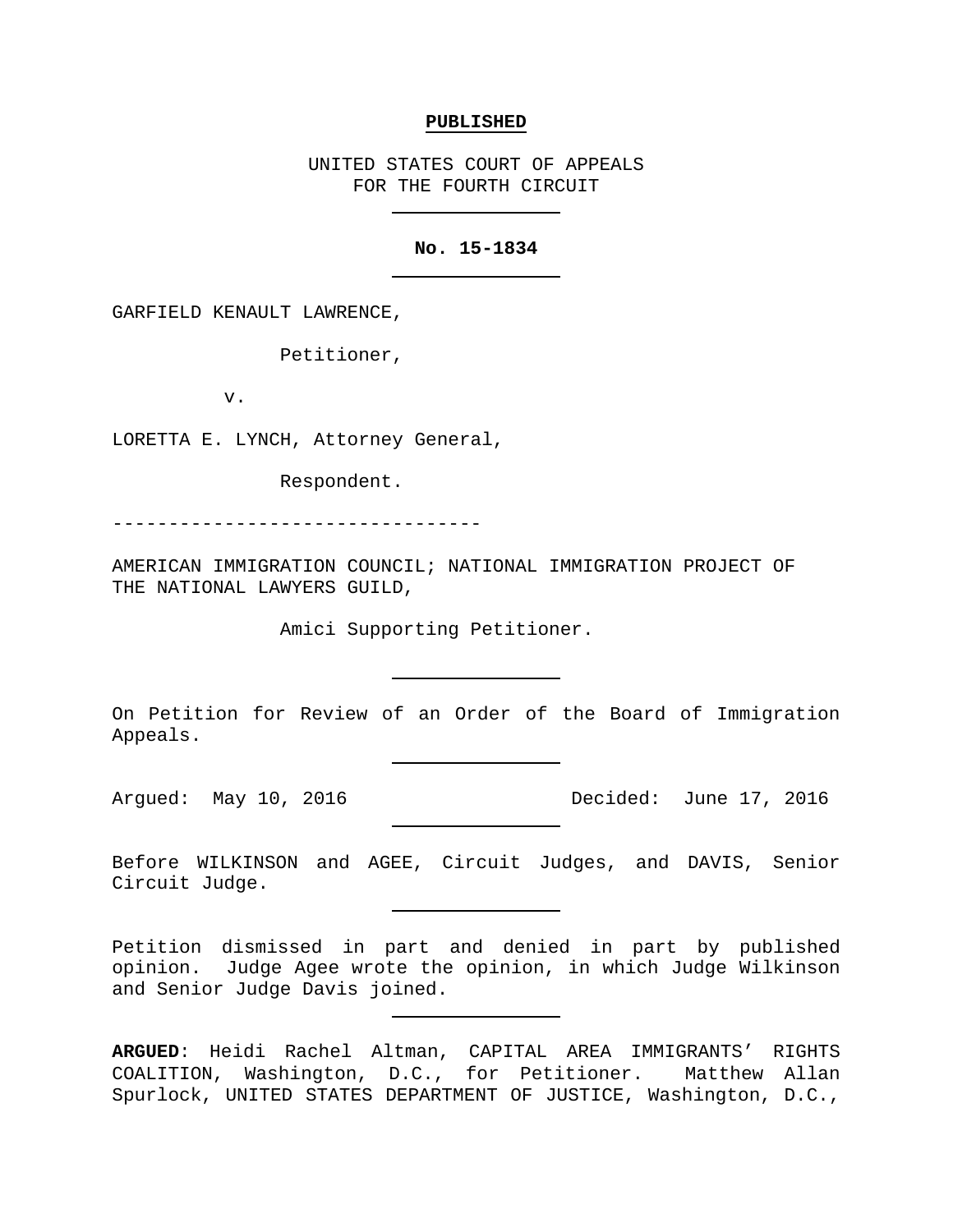for Respondent. **ON BRIEF**: Morgan Macdonald, CAPITAL AREA IMMIGRANTS' RIGHTS COALITION, Washington, D.C., for Petitioner. Benjamin C. Mizer, Principal Deputy Assistant Attorney General, Civil Division, John S. Hogan, Senior Litigation Counsel, Office of Immigration Litigation, UNITED STATES DEPARTMENT OF JUSTICE, Washington, D.C., for Respondent. Kristin Macleod-Ball, AMERICAN IMMIGRATION COUNCIL, Washington, D.C.; Trina Realmuto, NATIONAL IMMIGRATION PROJECT OF THE NATIONAL LAWYERS GUILD, Boston, Massachusetts, for Amici Curiae.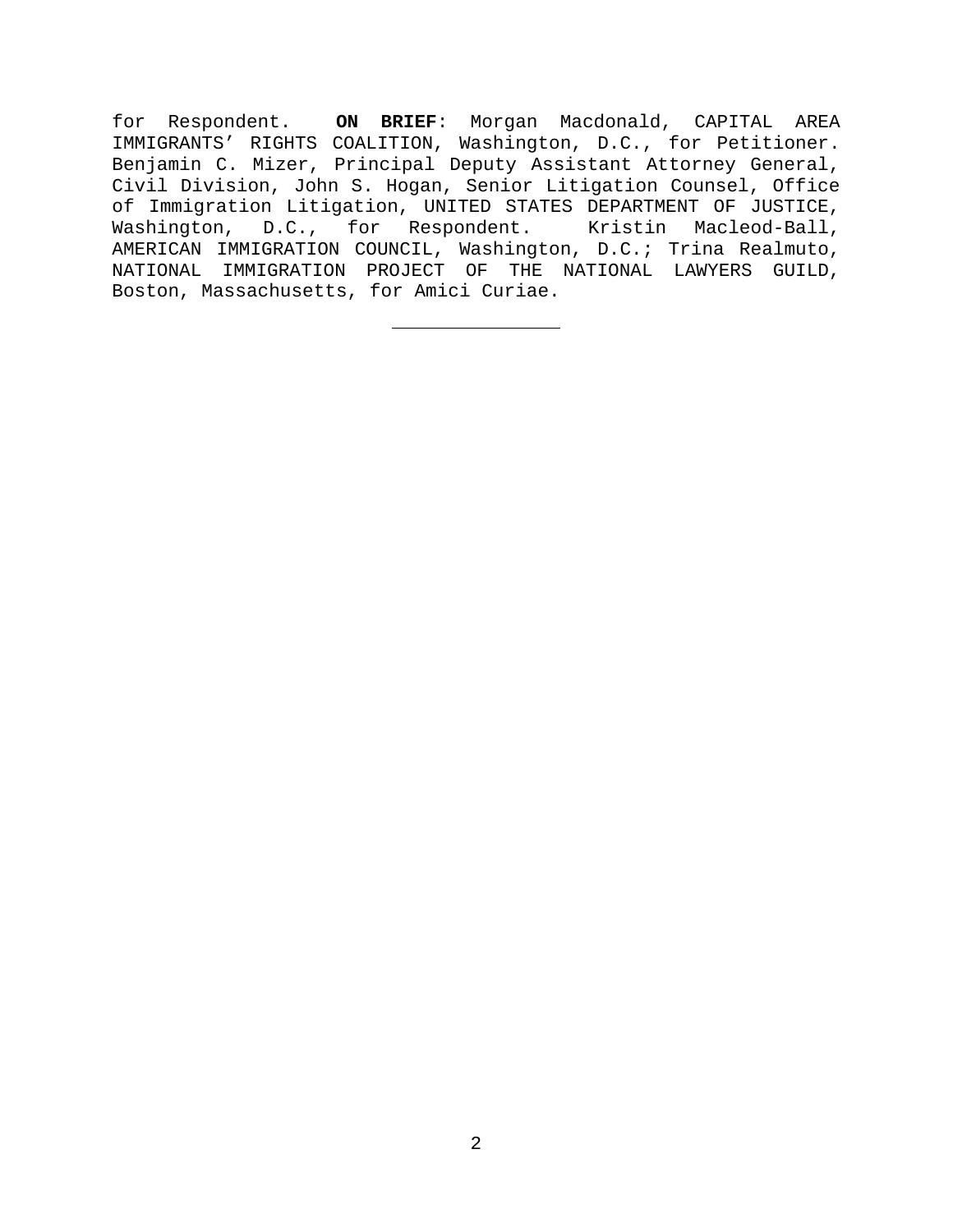AGEE, Circuit Judge:

Petitioner Garfield Lawrence seeks review of the Board of Immigration Appeals' (the "Board" or "BIA") decision denying his motion to reopen as untimely and denying his request for sua sponte reopening. The Board denied the request, concluding that Lawrence failed to demonstrate due diligence in pursuing his claim. On appeal, Lawrence principally asserts that the Board applied the wrong standard to the equitable tolling inquiry.

For the reasons discussed below, we conclude that the Board acted within its discretion in denying equitable tolling and that we lack jurisdiction to review its decision to deny sua sponte reopening.

# I. Background

Lawrence is a native and citizen of Jamaica and was admitted into the United States in 1996 as a lawful permanent resident.

Lawrence has multiple Virginia state court marijuana convictions. In August 2006, he was convicted of a marijuana distribution offense and sentenced to six months' imprisonment. Then, in February 2009, he was convicted of two felony marijuana distribution counts and sentenced to two years' imprisonment.

In 2011, the Department of Homeland Security ("DHS") issued a notice to appear charging Lawrence as removable under 8 U.S.C.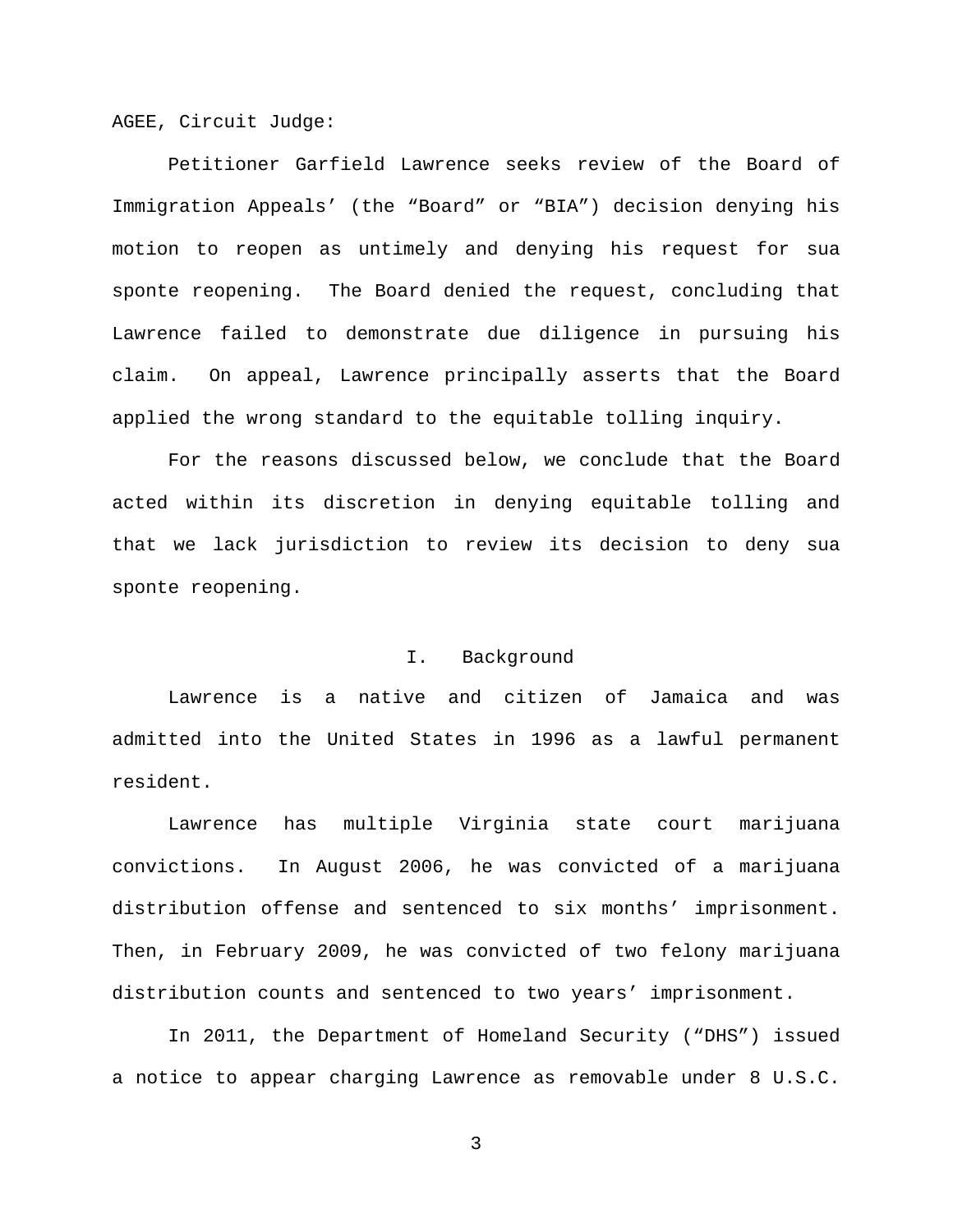§ 1227(a)(2)(A)(ii), for two convictions for crimes involving moral turpitude; under § 1227(a)(2)(A)(iii), for a conviction of an aggravated felony offense relating to the illicit trafficking of a controlled substance; and under  $\S$  1227(a)(2)(B)(i), for a conviction relating to a controlled substance. Lawrence admitted the convictions and conceded removability. He denied that he qualified as an aggravated felon and also sought protection from removal under the Convention Against Torture ("CAT").

After a hearing, the immigration judge denied the CAT claim and ordered Lawrence's removal to Jamaica. The judge ruled that Lawrence's convictions for distribution of marijuana constituted "drug trafficking" aggravated felonies under 8 U.S.C. § 1101(a)(43)(B), making Lawrence ineligible for cancellation of removal. See 8 U.S.C. § 1229b(a)(3). Lawrence appealed the decision, and the Board affirmed on December 4, 2012. The 90 day statutory period to file a motion to reopen began on that date. See id. § 1229a(c)(7)(C)(i) (providing that a "motion to reopen shall be filed within 90 days of the date of entry of a final administrative order of removal").

Lawrence was removed to Jamaica on January 31, 2013. According to his declaration, Lawrence immediately sought to pursue his immigration case from Jamaica but ran into multiple difficulties. He moved three times and struggled to find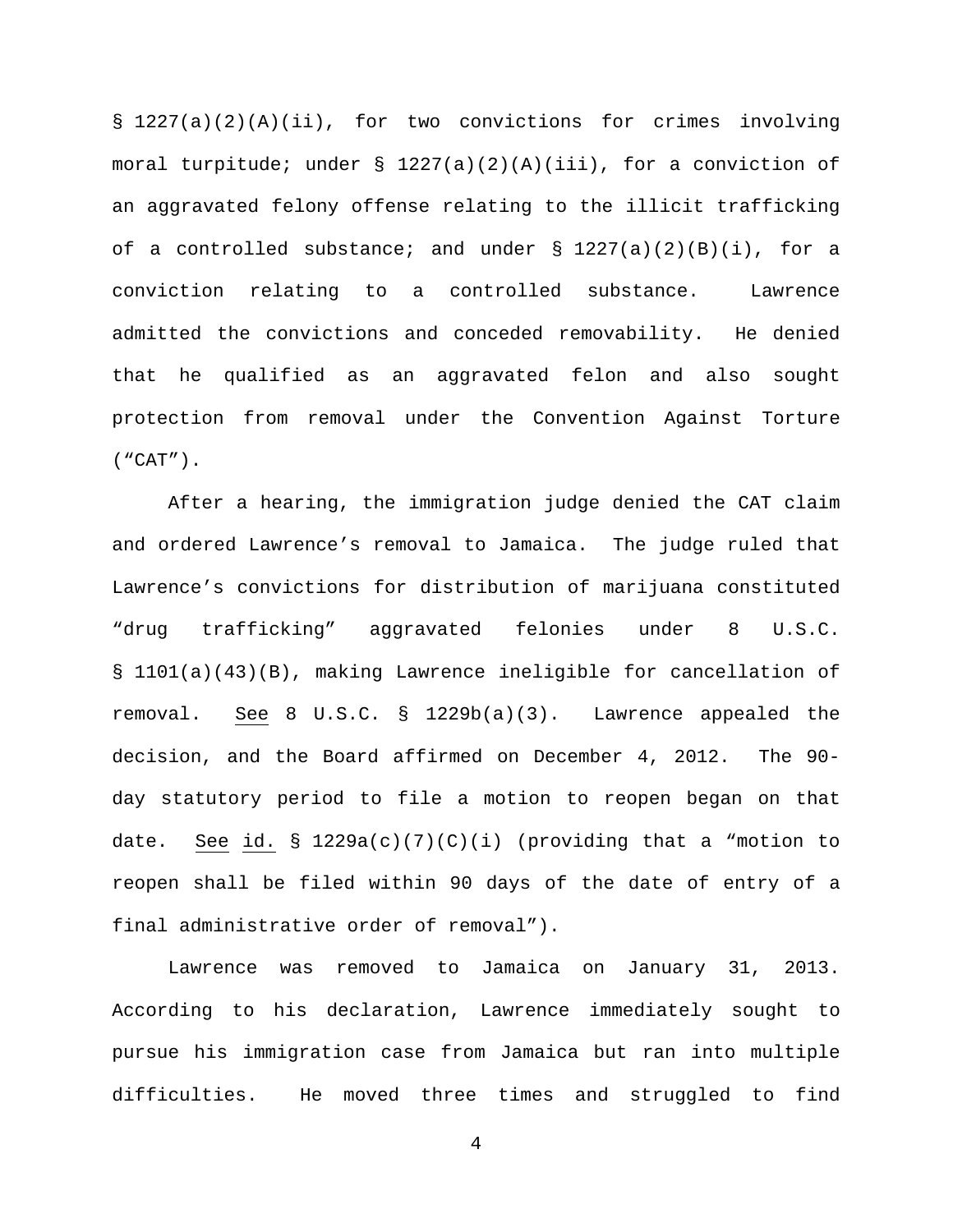employment. When he did find regular work, over a year after his deportation, the position was in an isolated, rural area that limited his access to international communication. Lawrence represented that he used a prepaid cell phone, but the reception in his area was too weak to sustain a call. And he stated that reaching an internet café required a 45-minute taxi ride, an expense he claimed he could not afford regularly due to his small weekly salary.

Despite these hurdles, while doing online research in September 2013, Lawrence was able to contact the Post-Deportation Human Rights Project at Boston College (the "Human Rights Project"), a clinical program focused on providing resources to deported immigrants. He initially communicated with a legal fellow who conducted a case intake and collected background information. An attorney with the Human Rights Project, Jessica Chicco, later determined that Lawrence might have a claim under the Supreme Court's 2013 decision in Moncrieffe v. Holder, 133 S. Ct. 1678 (2013).

Lawrence included a declaration from Chicco with his motion to reopen, which stated that she "communicated sporadically" with him "[o]ver the . . . next several months" to obtain relevant documents. A.R. 77. But Chicco observed that "obtaining and sending documents was difficult for [Lawrence] due to his limited access to modes of communication." Id. Once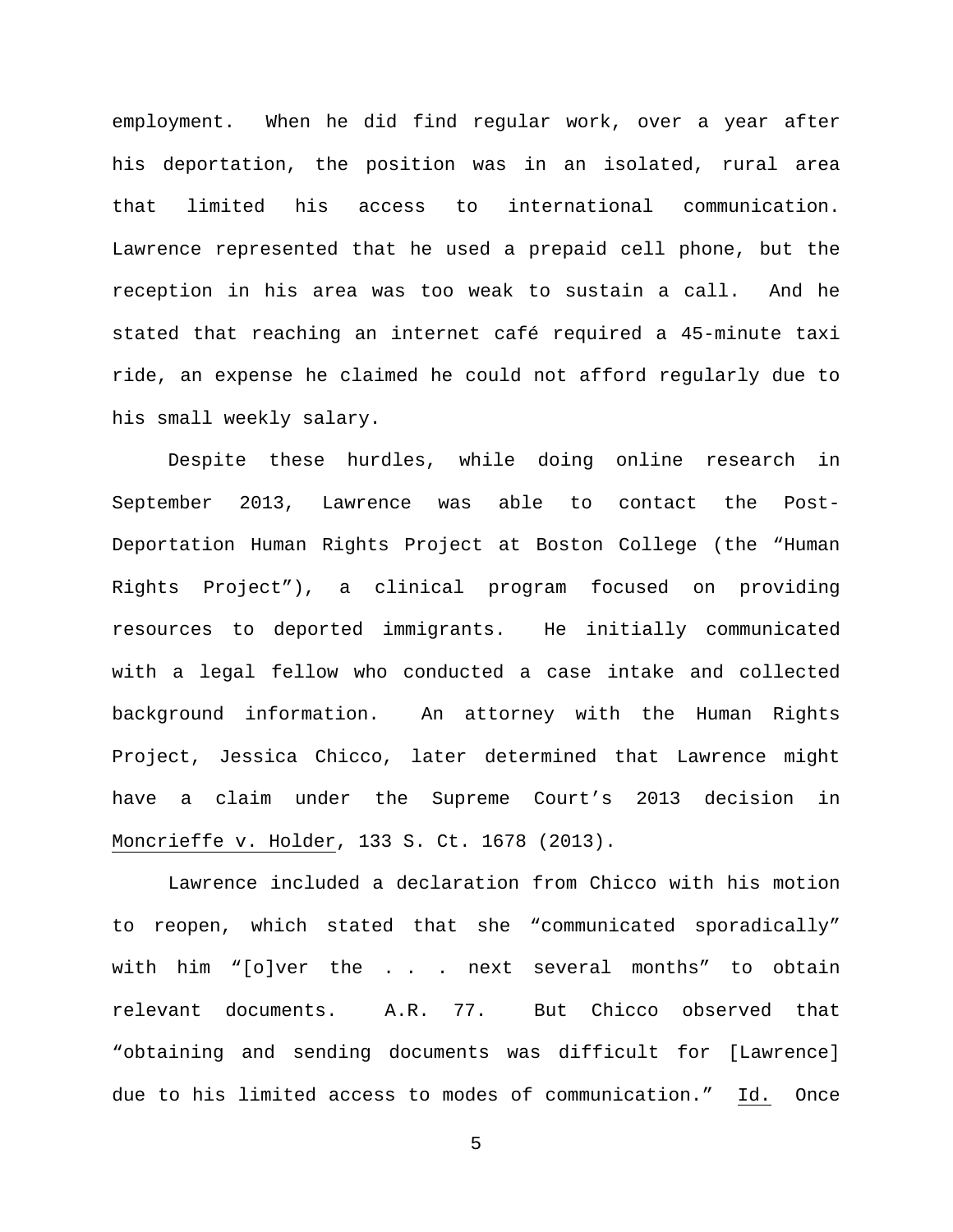she determined that Lawrence had a strong case, Chicco "immediately undertook efforts to place the case on a pro bono basis" elsewhere due to "resource constraints" at the Human Rights Project. A.R. 78. She eventually referred the case to the Capital Area Immigrants' Rights Coalition ("CAIR"), Lawrence's current counsel.

On May 19, 2015, Lawrence (represented by CAIR) moved to reopen his removal proceedings for the purpose of seeking cancellation of removal under 8 U.S.C. § 1229b(a). Relying on Moncrieffe, he argued that his convictions were not drug trafficking aggravated felonies and that he should have been permitted to seek cancellation of removal.

Because Lawrence filed his motion to reopen far outside the 90-day statutory window, he requested that his motion be considered as timely based on equitable tolling. Lawrence argued that filing the motion to reopen within 90 days "was impossible" because it was "based on . . . Moncrieffe, which was not announced until 140 days after [the] final administrative removal order was entered" and that he was "diligent in pursuing the legal assistance necessary to draft and file a motion to reopen his case from abroad and could not reasonably be expected to have filed earlier." A.R. 55. Alternatively, Lawrence requested that the Board reopen his case sua sponte.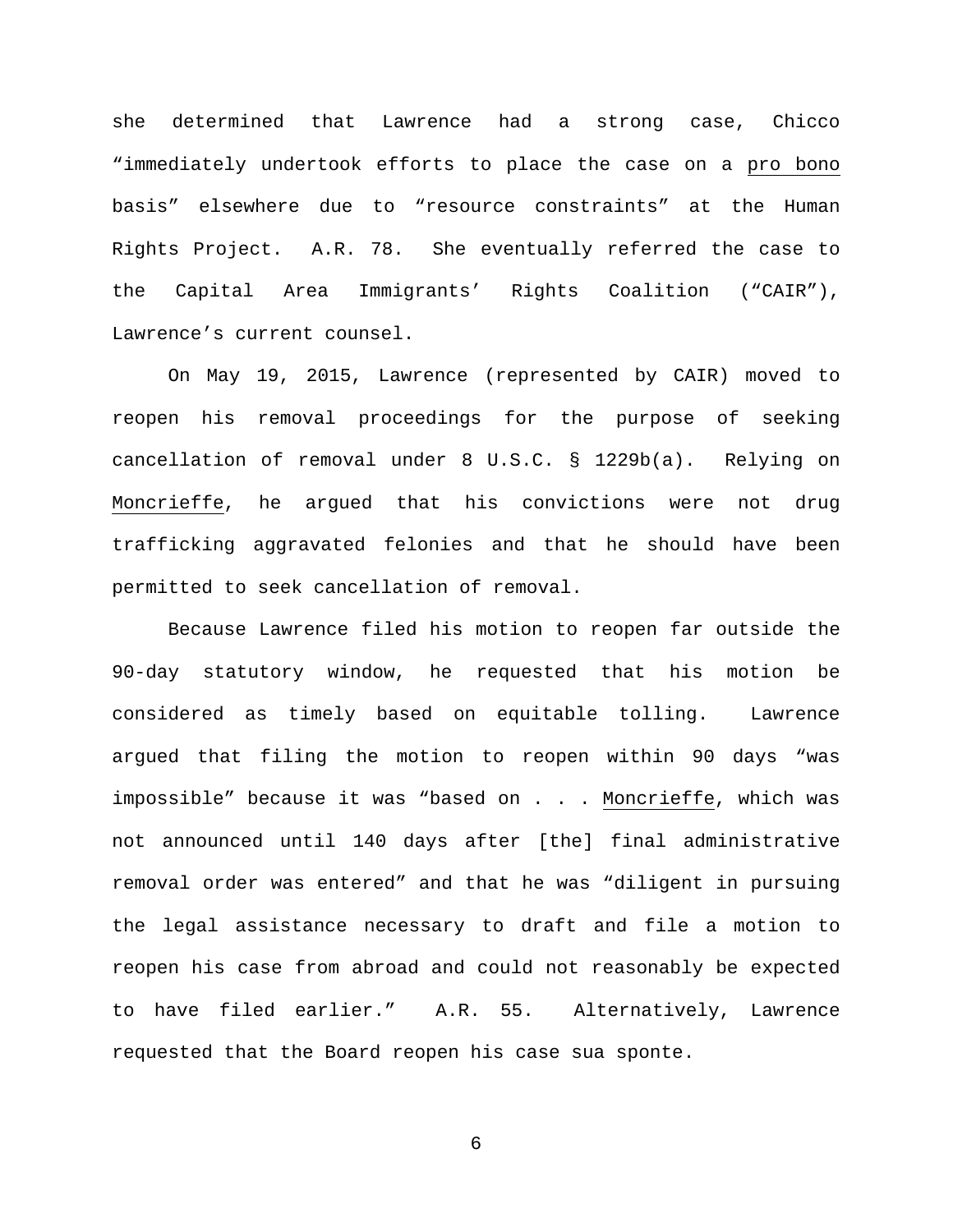DHS opposed Lawrence's motion as untimely. In June 2015, the Board denied the motion because Lawrence had not "show[n] that his motion should be considered timely," given that he filed "more than 2 years after the [Supreme] Court's [April 2013] decision" in Moncrieffe. A.R. 4. In particular, Lawrence's "documents d[id] not sufficiently show that [he] acted with due diligence" during that period. Id. The Board also found that Lawrence's case did not "present[] an exceptional situation that would warrant" sua sponte reopening. Id.

Lawrence timely filed a petition for review and asserts that we have jurisdiction under 8 U.S.C. § 1252(a). The government, however, contests jurisdiction in addition to opposing the petition on the merits.

### II. Discussion

### A. Equitable Tolling

Lawrence's primary argument on appeal is that the Board erred in denying his request for equitable tolling. In Lawrence's view, the Board failed to apply the proper analysis to determine whether he pursued his claim with due diligence. He contends that the Board rigidly focused only on the amount of time that had passed between the adjudication of removal and the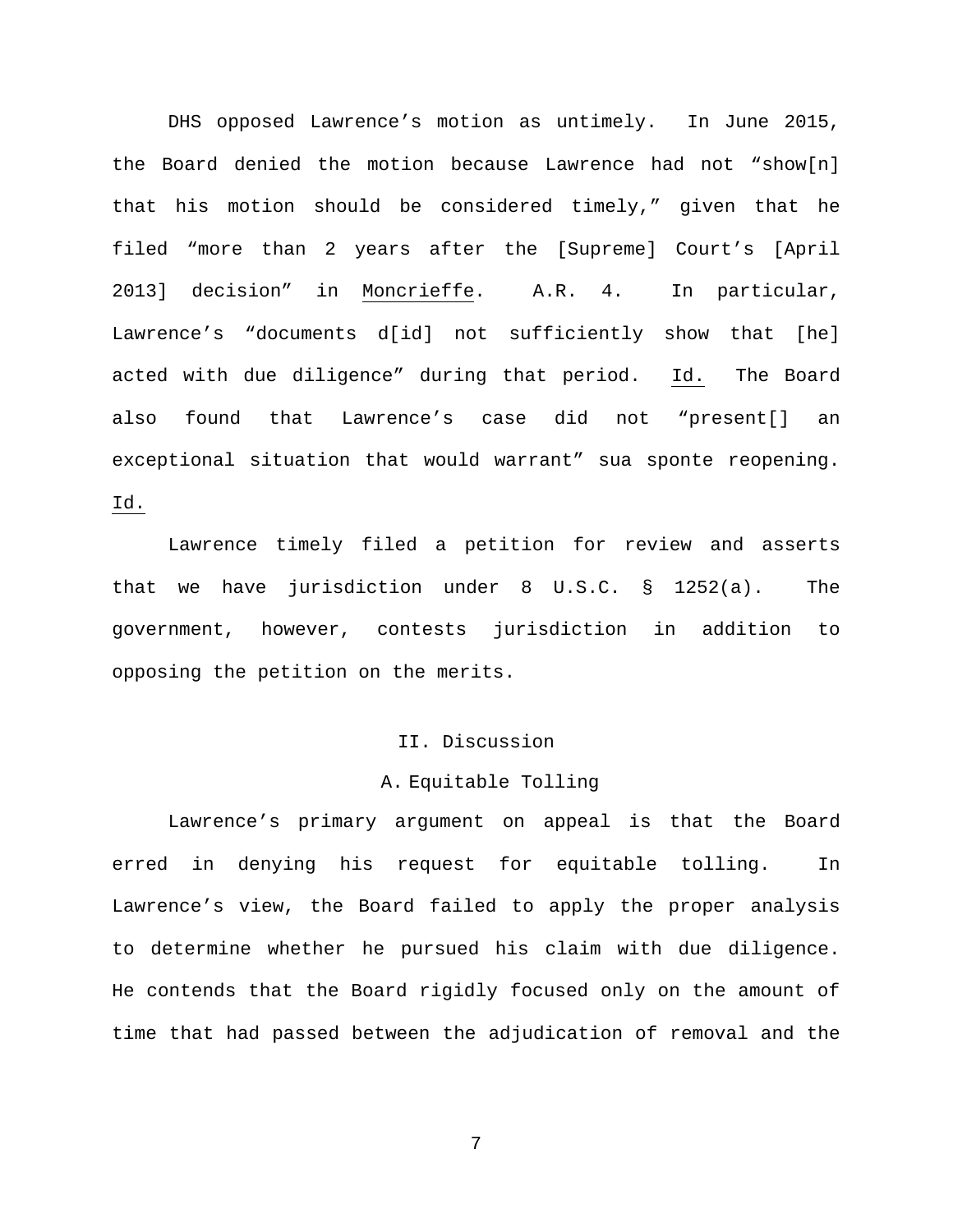filing of the motion to reopen without sufficiently considering all the circumstances.

We must first determine whether we have jurisdiction to review this claim. Even if Lawrence is correct that none of his convictions constitute an aggravated felony post-Moncrieffe, he remains removable based on his "crimes involving moral turpitude." 8 U.S.C. § 1227(a)(2)(A)(ii). The jurisdictional bar of § 1252(a)(2)(C) therefore precludes our exercising jurisdiction over anything but "constitutional claims or questions of law." Id. § 1252(a)(2)(D). The government asserts that Lawrence merely raises a factual dispute. Lawrence counters that the gravamen of his appeal concerns whether the Board applied the wrong standard in conducting the equitable tolling inquiry -– an issue of law.

We take Lawrence's argument at face value and conclude that we do have jurisdiction over that narrow issue. Whether the Board applied the correct standard is a question of law that falls within § 1252(a)(2)(D)'s exception to the criminal jurisdictional bar. See Tran v. Gonzales, [447 F.3d 937, 943](https://1.next.westlaw.com/Link/Document/FullText?findType=Y&serNum=2009168400&pubNum=506&originatingDoc=Ic68d3b05ec8a11deae65b23e804c3c12&refType=RP&fi=co_pp_sp_506_943&originationContext=document&transitionType=DocumentItem&contextData=(sc.UserEnteredCitation)#co_pp_sp_506_943)  [\(6th Cir.](https://1.next.westlaw.com/Link/Document/FullText?findType=Y&serNum=2009168400&pubNum=506&originatingDoc=Ic68d3b05ec8a11deae65b23e804c3c12&refType=RP&fi=co_pp_sp_506_943&originationContext=document&transitionType=DocumentItem&contextData=(sc.UserEnteredCitation)#co_pp_sp_506_943) 2006) (exercising jurisdiction over the question of "whether the BIA used the correct standard"). However, if the Board did apply the correct standard, our jurisdiction does not extend to a "simpl[e] disagree[ment]" with the Board's "factual determination that [Lawrence] had not exercised due diligence."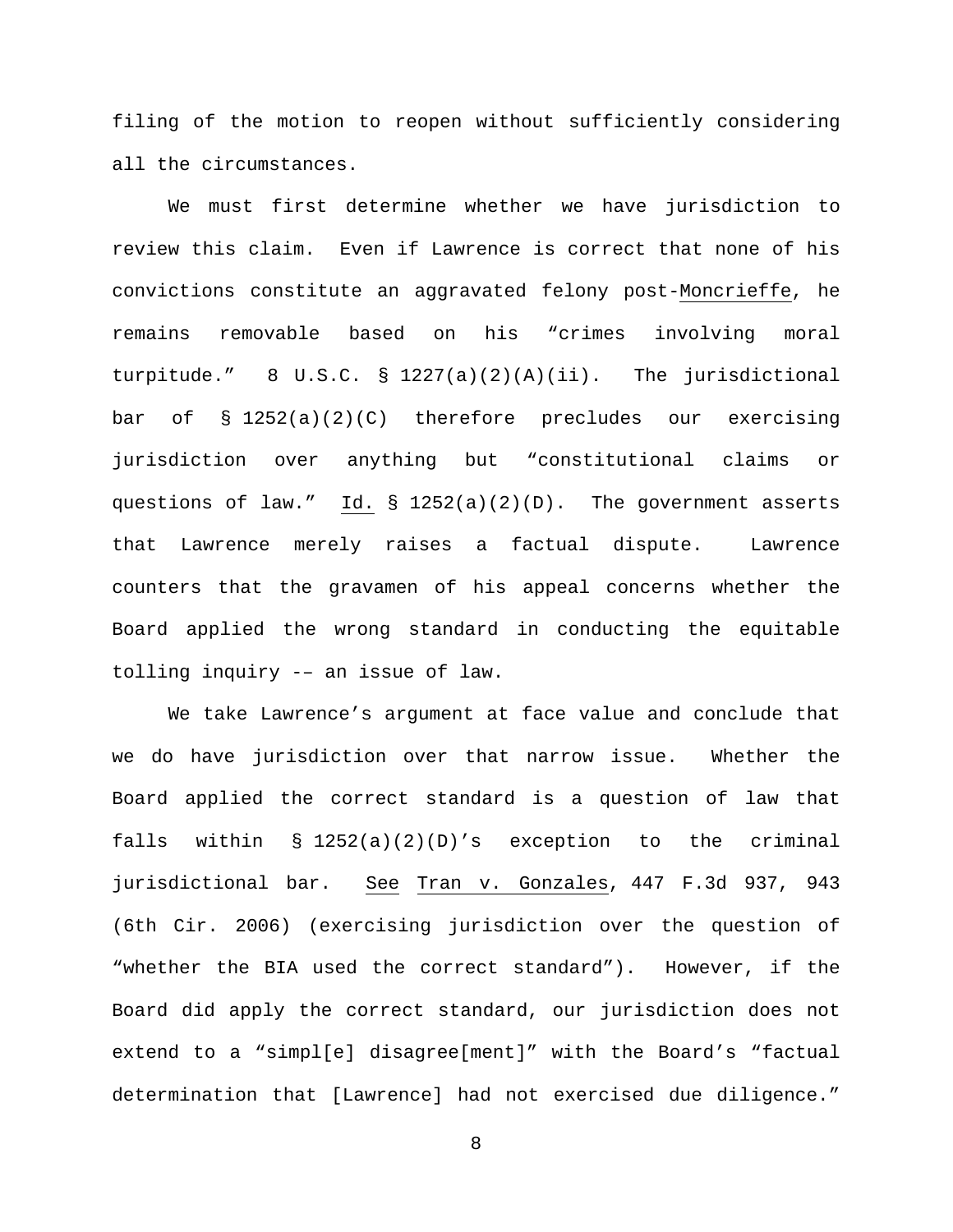Boakai v. Gonzales, 447 F.3d 1, 4 (1st Cir. 2006); see also Lagos v. Keisler, 250 F. App'x 562, 563 (4th Cir. 2007) (per curiam) (unpublished) (stating that a "simpl[e] disagree[ment]" with the Board's denial of equitable tolling is "merely a factual issue over which we lack jurisdiction").

Turning to the merits, we review the denial of a motion to reopen for abuse of discretion. See 8 C.F.R. § 1003.2(a) (stating that the Board possesses discretion to deny motions to reopen even where movant "has made out a prima facie case" to reopen); INS v. Doherty, 502 U.S. 314, 323 (1992) (reiterating that "the abuse-of-discretion standard applies to motions to reopen regardless of the underlying basis of the alien's request for relief").[1](#page-8-0) The Board's decision receives "extreme deference" and should be reversed "only if the decision is arbitrary, capricious, or contrary to law." Sadhvani v. Holder, 596 F.3d 180, 182 (4th Cir. 2009). It "need only be reasoned, not convincing." M.A. v. INS, 899 F.2d 304, 310 (4th Cir. 1990) (en banc), superseded by statute on other grounds. Still, we will reverse the Board if it "fail[s] to offer a reasoned explanation for its decision, or if it distort[s] or disregard[s] important

<span id="page-8-0"></span> $1$  We have omitted internal quotation marks, alterations, and citations here and throughout this opinion, unless otherwise noted.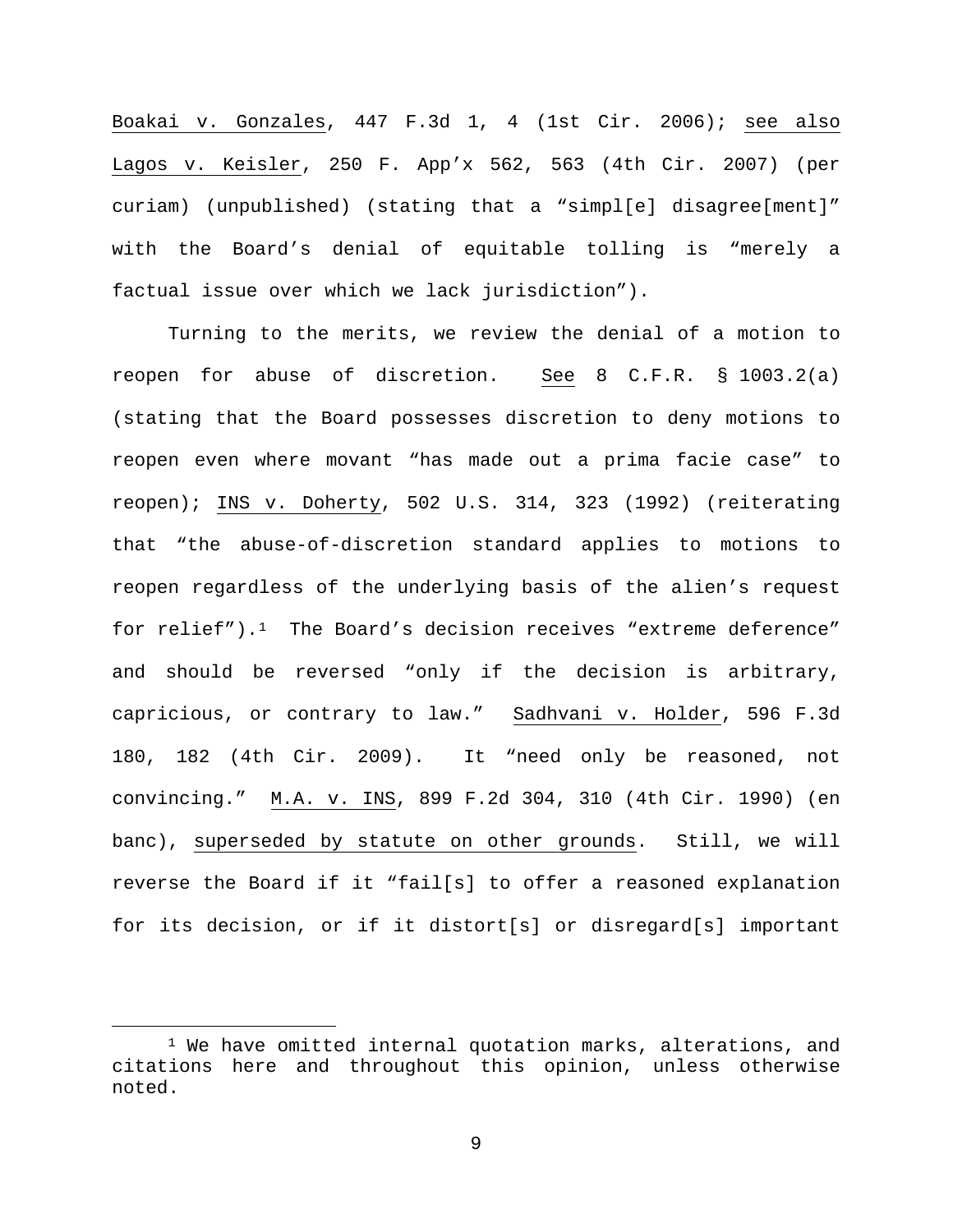aspects of [an] applicant's claim." Tassi v. Holder, 660 F.3d 710, 719 (4th Cir. 2011).

Here, the Board denied Lawrence's motion as untimely after rejecting his request for equitable tolling. See Kuusk v. Holder, 732 F.3d 302, 305-06 (4th Cir. 2013) (recognizing that the principles of equitable tolling apply to "untimely motions to reopen removal proceedings"). A petitioner seeking equitable tolling must prove that "(1) the Government's wrongful conduct prevented the petitioner from filing a timely motion; or (2) extraordinary circumstances beyond the petitioner's control made it impossible to file within the statutory deadline." Id. at 307.[2](#page-9-0) A petitioner who relies on "extraordinary circumstances" must also show that "he has been pursuing his rights diligently." Holland v. Florida, 560 U.S. 631, 649 (2010).

"The diligence required for equitable tolling purposes is reasonable diligence, not maximum feasible diligence." Id. at 653. The inquiry is "fact-intensive and case-specific," requiring a court to "assess[] the reasonableness of petitioner's actions in the context of his or her particular circumstances." Avagyan v. Holder, 646 F.3d 672, 679 (9th Cir. 2011). But this individualized inquiry has limits. As we have cautioned, the use of equitable tolling "must be guarded and

<span id="page-9-0"></span><sup>&</sup>lt;sup>2</sup> Lawrence does not contend that any conduct by the government prevented him from filing a timely motion to reopen.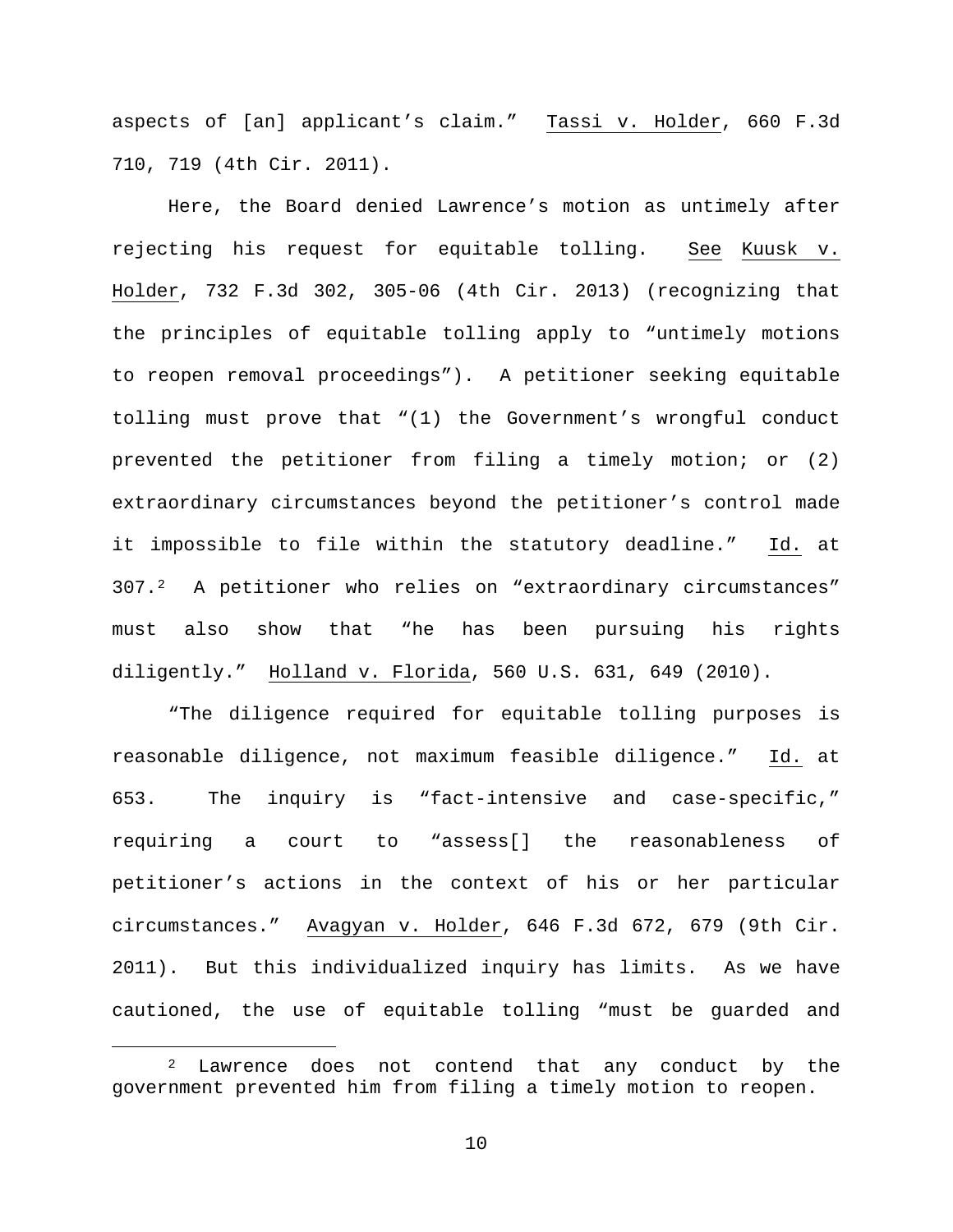infrequent, lest circumstances of individualized hardship supplant the rules of clearly drafted statutes." Kuusk, 732 F.3d at 305. We cannot "loose the rule of law to whims about the adequacy of excuses, divergent responses to claims of hardship, and subjective notions of fair accommodation." Id.

Lawrence maintains that the Board applied a heightened diligence standard that required absolute diligence rather than reasonable diligence and therefore committed an error of law. According to Lawrence, if the Board had properly undertaken an "individualized reasonableness inquiry . . . accounting for all the facts in the record," it would have found Lawrence to have been "reasonably diligent." Opening Br. at 23, 24. He contends the Board's analysis –- contrary to our guidance in Tassi –- was "vague and untethered from applicable legal principles" and "disregard[ed] substantial portions of the record." Id. at 19 (citing Tassi, 660 F.3d at 719).

We are not persuaded that the Board's ruling suffered from any of these asserted errors. First, nothing in the Board's decision suggests that the Board applied an improperly heightened diligence standard. Lawrence emphasizes that the Board never mentioned "reasonable diligence." However, the Board expressly stated that Lawrence had "not sufficiently show[n] that [he] acted with due diligence." A.R. 4 (emphasis added). And we define "due diligence" as "[t]he diligence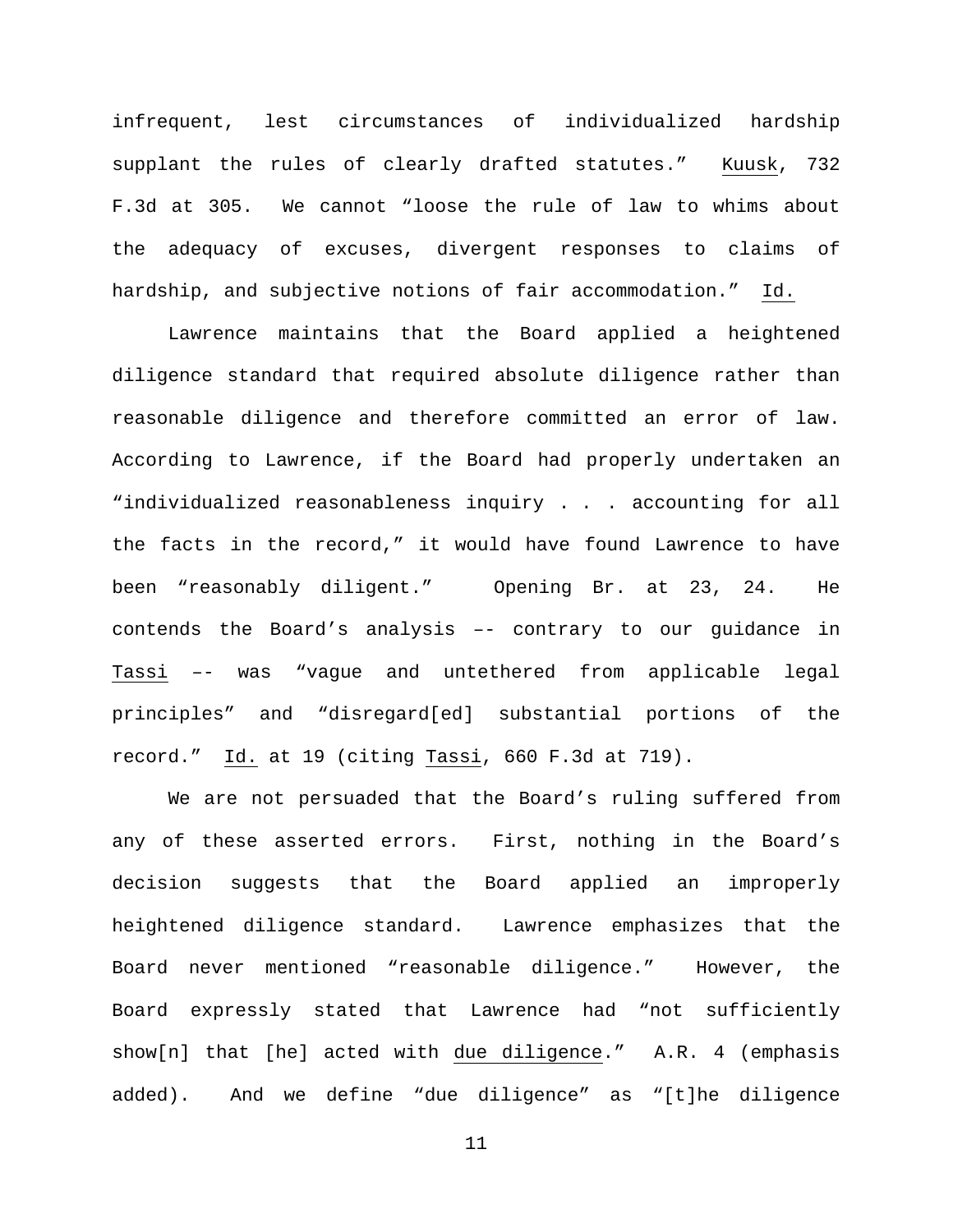reasonably expected from, and ordinarily exercised by, a person who seeks to satisfy a legal requirement or to discharge an obligation." Diligence, Black's Law Dictionary (10th ed. 2014) (emphasis added). Lest there be any doubt, the dictionary explains that "due diligence" is "[a]lso termed reasonable diligence." Id. In short, the Board set forth the correct standard.

It also applied that correct standard. The Board denied equitable tolling because Lawrence's evidence failed to establish reasonable diligence, not because he failed to take any maximally diligent step in filing his motion. See Jian Hua Wang v. BIA, 508 F.3d 710, 715 (2d Cir. 2007) ("[The] petitioner bears the burden of proving that he has exercised due diligence in the period between discovering the [ground for reopening] and filing the motion to reopen."). In the Board's view, Lawrence "did not show that his motion should be considered timely filed." A.R. 4. Although Lawrence submitted some documents outlining his difficulties, the Board determined that those "documents d[id] not sufficiently show that [he] acted with due diligence" during the two years after Moncrieffe or even the year-and-a-half after he contacted the Human Rights Project. Id. As the Board emphasized, Lawrence would have needed to demonstrate that he "acted with due diligence during the entire period" he sought to toll. Id. (citing Rashid v. Mukasey, 533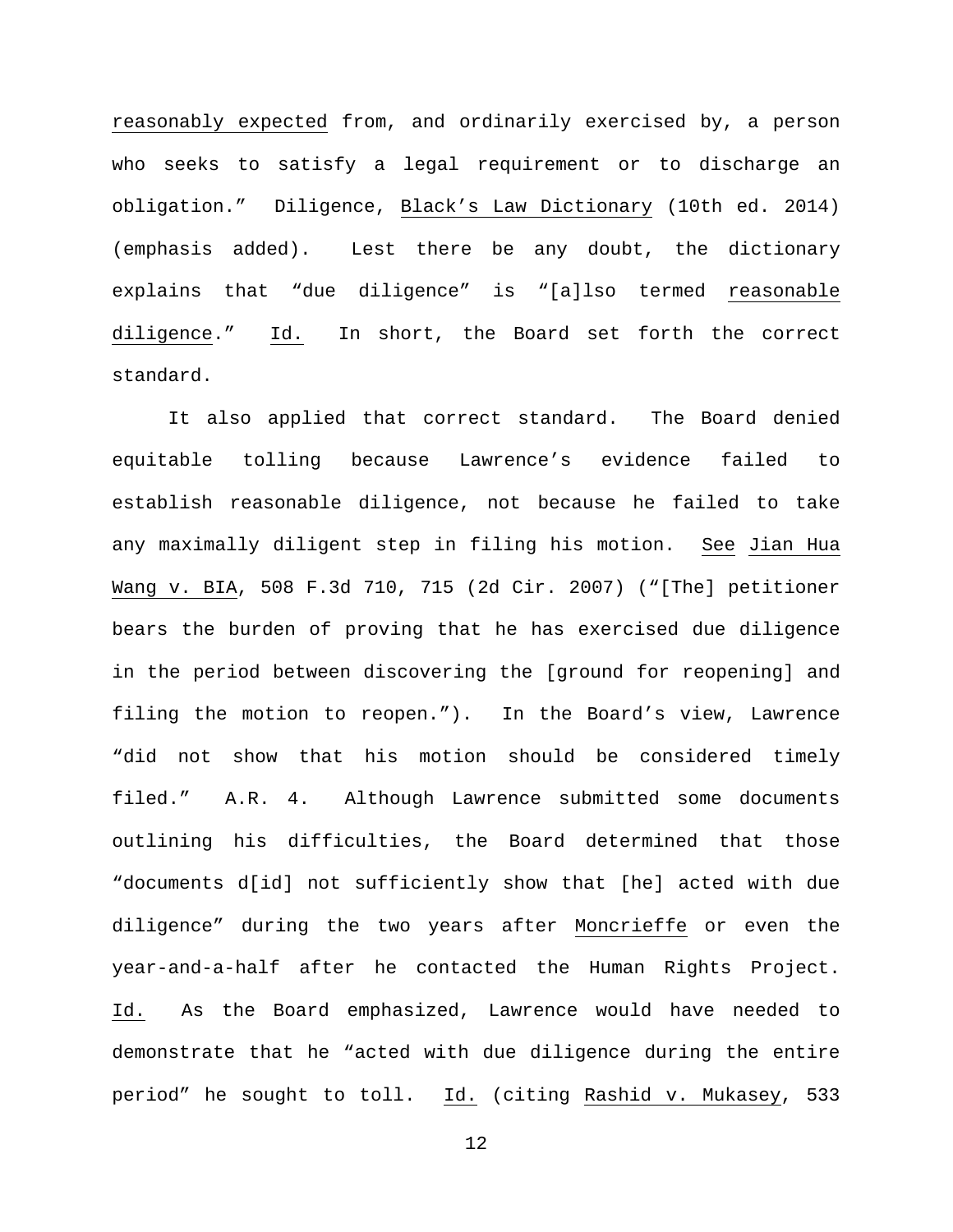F.3d 127 (2d Cir. 2008)). But he failed to do that: "the circumstances presented" fell short of "show[ing] that his motion should be considered timely." Id.

In addressing the "circumstances presented," the Board adequately undertook the individualized inquiry that Lawrence contends was missing. The Board not only ruled "[b]ased on the circumstances presented," id., but also explicitly noted that it had "examine[d] the facts and circumstances presented in the motion," A.R. 4 n.2. These comments are not mere windowdressing; they bear out in the analysis. The Board acknowledged Lawrence's argument that he had been "hampered by logistical and communications problems," and it cited the pages of his motion that discuss those problems. See A.R. 4 (citing A.R. 54-57). What's more, the Board summarized two of Lawrence's supporting documents, declarations from him and from Chicco:

These documents state that the respondent contacted the Post-Deportation Human Rights Project in September 2013; the attorney informed him about the possibility of seeking reopening of his case under Moncrieffe v. Holder; "[o]ver the course of the next several months" they "communicated sporadically" until the attorney<br>obtained documents regarding the respondent's obtained documents regarding the respondent's convictions; and in February 2015 this attorney referred the respondent to his current counsel.

Id. (citations omitted).

The Board simply found Lawrence's individual circumstances to be insufficient. While the "communications problem" could account for some delay, Lawrence provided "no detail" about how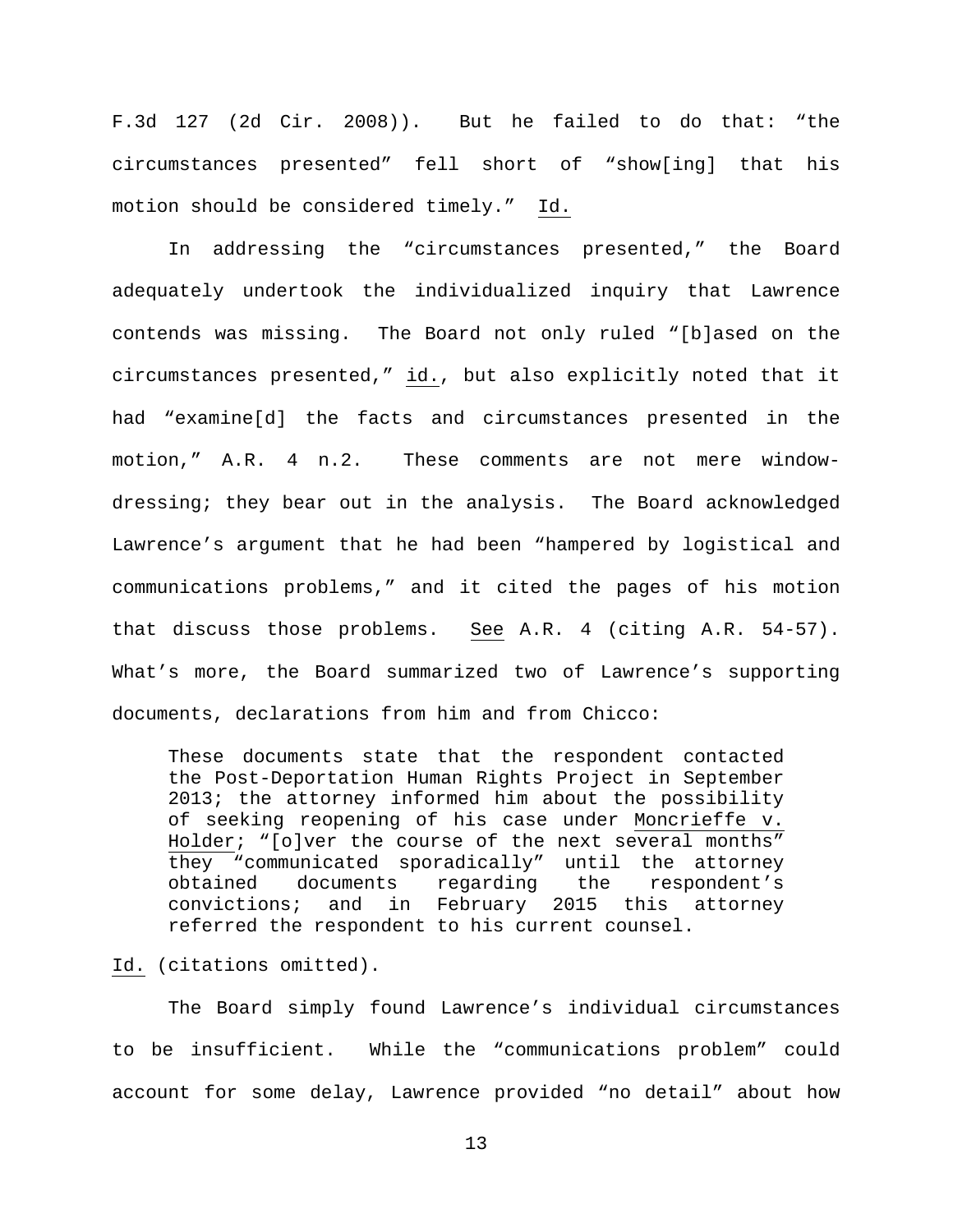the problems actually accounted for his lengthy delay. A.R. 4 n.1. The Board acknowledged Chicco's statement that Lawrence had "difficulties in obtaining and sending documents regarding his criminal convictions." Id. But Lawrence "d[id] not explain" why obvious alternative routes to obtain the information more efficiently were not available: perhaps "he or the attorney could . . . have obtained relevant documents with the assistance of his family . . . or by reviewing or obtaining a copy of the administrative record." $3$  Id. And contrary to Lawrence's view, demanding an explanation for why a timeconsuming course of action qualifies as "reasonable diligence" is not tantamount to the Board requiring "maximum feasible diligence." Holland, 560 U.S. at 653.

Additionally, with regard to the application of the diligence standard, Lawrence argues that the Board improperly focused on the length of the delay before he filed his motion – over two years after Moncrieffe. True, the diligence inquiry cannot hinge on the elapsed time alone. See, e.g., Gordillo v. Holder, 640 F.3d 700, 705 (6th Cir. 2011) ("[T]he mere passage of time -– even a lot of time –- before an alien files a motion

<span id="page-13-0"></span><sup>&</sup>lt;sup>3</sup> We do not suggest that a petitioner must anticipate and address every conceivable step he could have taken to file his motion more quickly. But a petitioner's failure to address why he did not take basic, minimal steps to file more quickly is relevant to the due diligence analysis.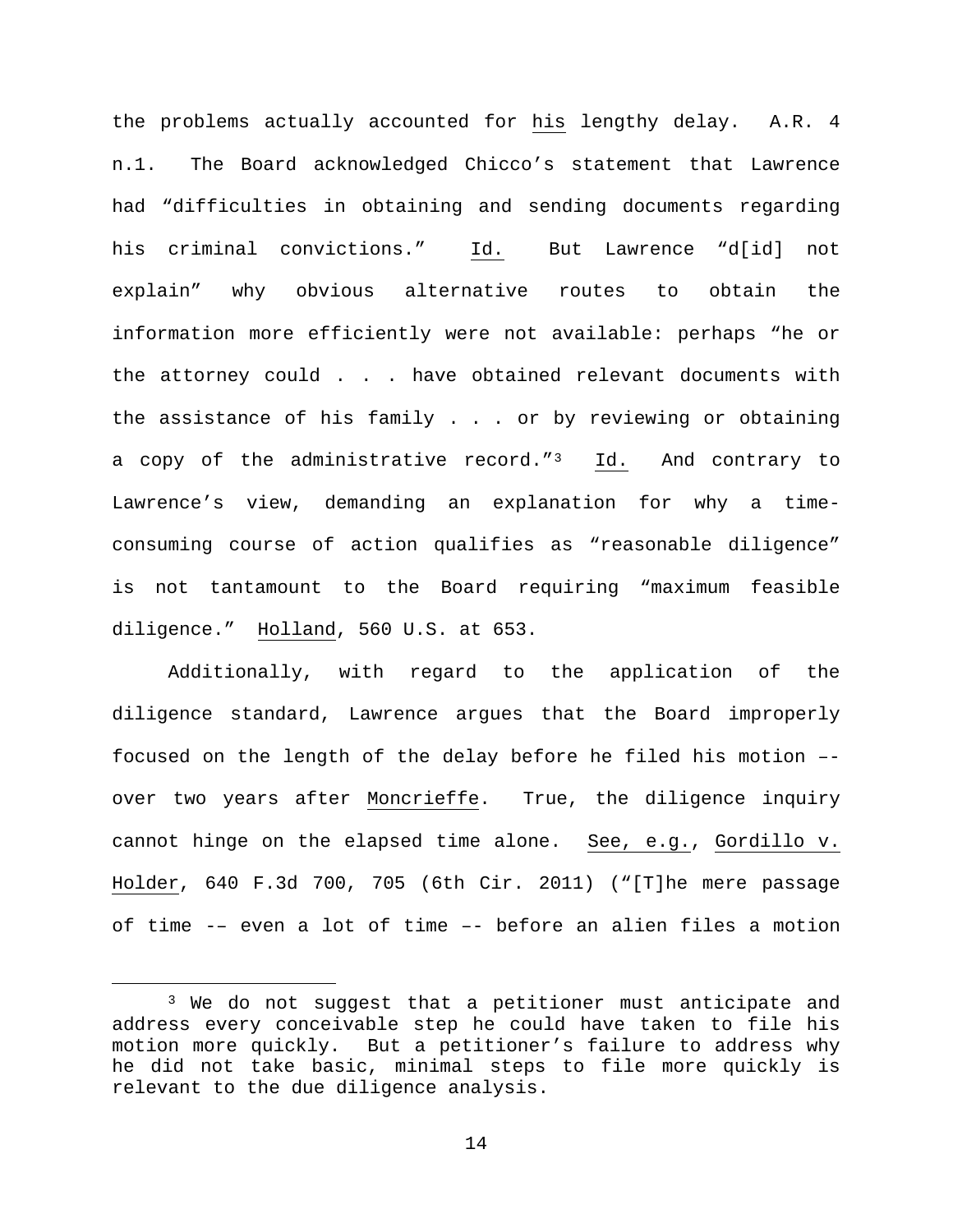to reopen does not necessarily mean she was not diligent."). But as discussed above, that is not what happened here. After noting the length of the filing delay, the Board discussed why Lawrence's evidence had not adequately accounted for that period of time. The Board thus appropriately used the passage of time as a backdrop against which it considered, and rejected, Lawrence's arguments.

In sum, the Board conducted an appropriate, individualized inquiry into whether Lawrence exhibited reasonable diligence to warrant equitable tolling. Having articulated and applied the correct standard in reviewing Lawrence's claim for equitable tolling, the Board did not abuse its discretion.

Nor did it abuse its discretion for either of the procedural deficiencies that Lawrence asserts. For the reasons discussed above with regard to an individualized inquiry, we disagree with Lawrence's position that the Board "disregarded important aspects of [his] claim." Tassi, 660 F.3d at 719. The Board discussed the most important aspects of Lawrence's claim - – those relating to the communications issues -- and was reasonably detailed in doing so. While the Board did not discuss each of Lawrence's exhibits, it had no obligation to go page by page through the evidence in making a ruling. See Hadjimehdigholi v. INS, 49 F.3d 642, 648 n.2 (10th Cir. 1995)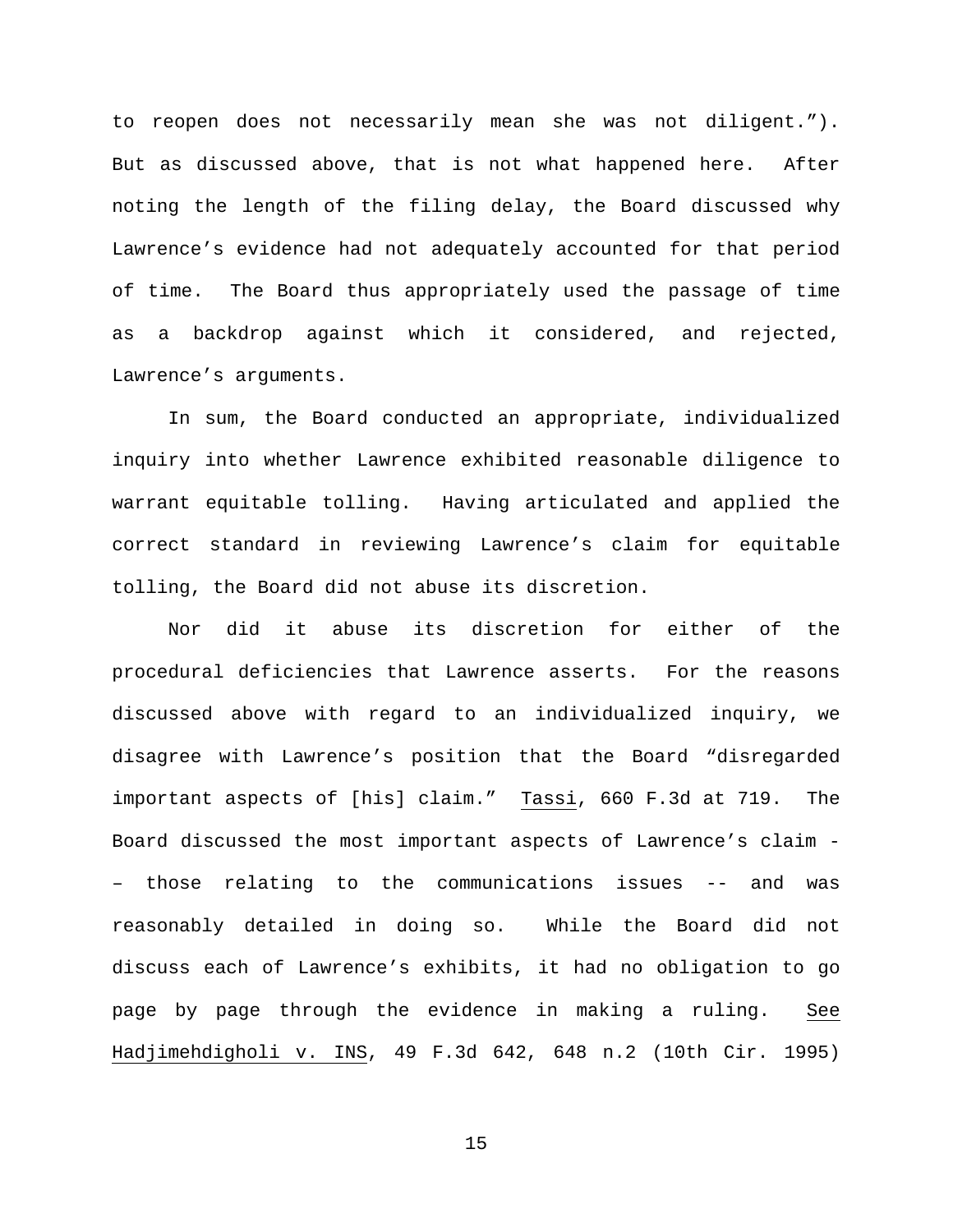("[T]he BIA is not required to discuss every piece of evidence when it renders a decision.").

Likewise, we conclude that, contrary to Lawrence's assertion, the Board provided a sufficiently "reasoned explanation for its decision." Tassi, 660 F.3d at 719. Again, as discussed above, the Board explained that Lawrence failed to carry his burden of accounting for his reasonable diligence throughout the two-year period. Lawrence might disagree with this conclusion, but, as noted, the Board's decision "need only be reasoned, not convincing." M.A., 899 F.2d at 310.

We conclude that the Board appropriately analyzed and rejected Lawrence's request for equitable tolling. It therefore did not abuse its discretion in denying Lawrence's motion to reopen as untimely.[4](#page-15-0)

<span id="page-15-0"></span><sup>&</sup>lt;sup>4</sup> We note that even if Lawrence had received equitable tolling and succeeded in his motion to reopen, the entire endeavor could well have come to naught if the Attorney General declined to grant Lawrence's application for cancellation of removal. That decision is discretionary and generally not subject to judicial review. See 8 U.S.C.  $\S$  1252(a)(2)(B)(i). See 8 U.S.C. § 1252(a)(2)(B)(i). While this is a policy matter within the purview of Congress and<br>the Executive Branch, we note that significant judicial the Executive Branch, we note that significant<br>resources might be saved in certain cases if resources might be saved in certain cases if it were alternatively established in the record that the Attorney General would not exercise her discretion to grant cancellation of removal. See Mena v. Lynch, No. 15-1009, --- F.3d ---, 2016 WL 1660166, at \*5 n.7 (4th Cir. Apr. 27, 2016).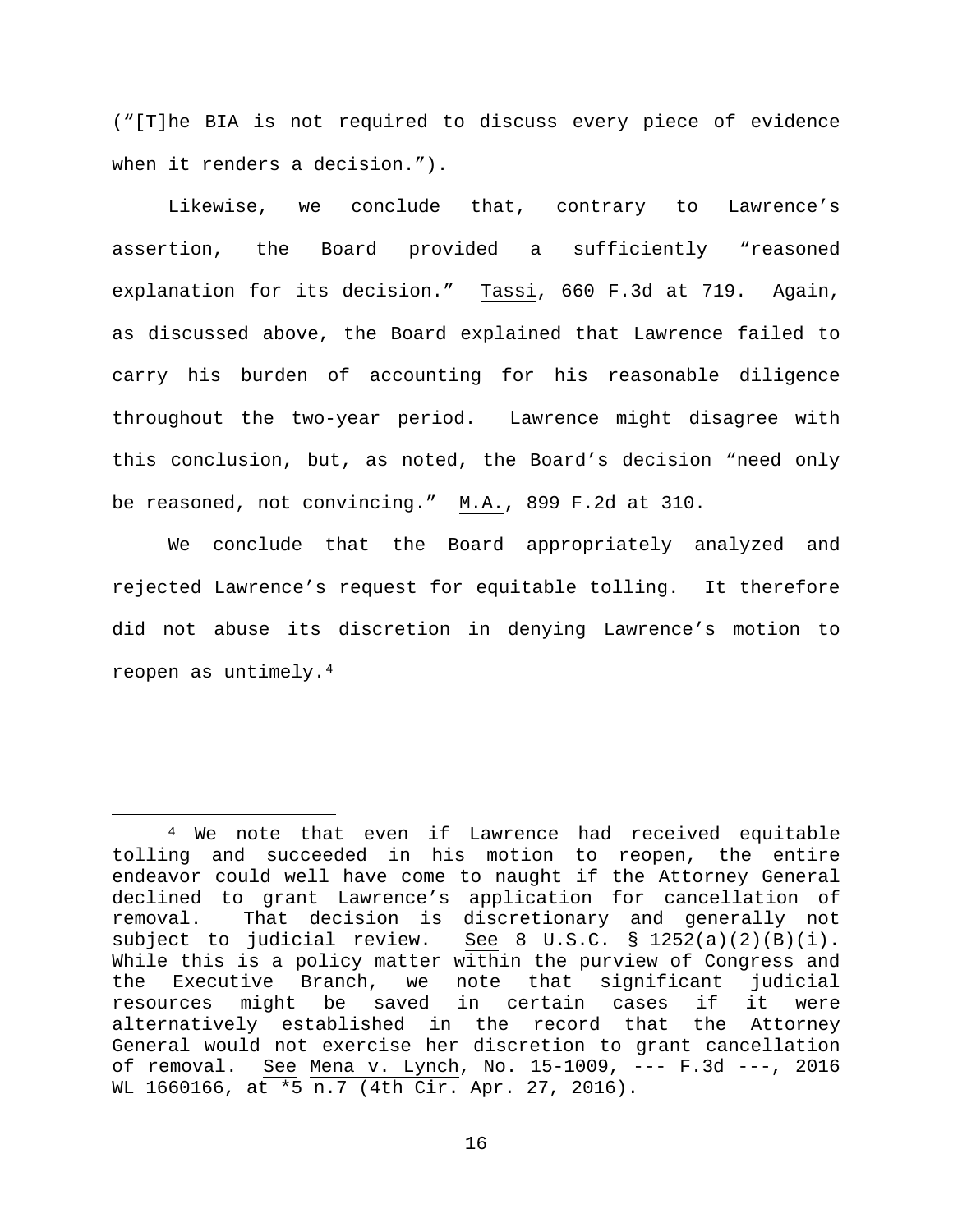#### B. Sua Sponte Reopening

Lawrence alternatively argues that the Board should have reopened the case sua sponte, regardless of whether it determined equitable tolling was appropriate. See 8 C.F.R. § 1003.2(a) (providing that the Board "may at any time reopen or reconsider on its own motion any case in which it has rendered a decision").

But we lack jurisdiction to review how the Board exercises its sua sponte discretion. In Mosere v. Mukasey, 552 F.3d 397 (4th Cir. 2009), we followed the lead of other circuits and concluded that such Board rulings were unreviewable:

[B]ecause there are no meaningful standards by which to evaluate the BIA's decision not to exercise its power to reopen under 8 C.F.R. § 1003.2(a), we find, in concert with every court to have considered this issue, that we lack jurisdiction to review the BIA's refusal to reopen [the petitioner's] case sua sponte.

Id. at 398-99.

Lawrence provides no convincing basis for the Court to distinguish Mosere and exercise jurisdiction over a sua sponte decision.[5](#page-16-0) Because Mosere is the rule in this circuit, we decline jurisdiction over this issue.

<span id="page-16-0"></span><sup>&</sup>lt;sup>5</sup> Lawrence's reliance on <u>Mahmood v. Holder</u>, 570 F.3d 466 (2d<br>Cir. 2009), is misplaced. There, the Second Circuit found There, the Second Circuit found jurisdiction and remanded for the Board to reconsider exercising its sua sponte discretion. Id. at 467. But it did so only after concluding that the Board "may have  $\ldots$  . misperceived the legal background and thought, incorrectly, that a reopening (Continued)